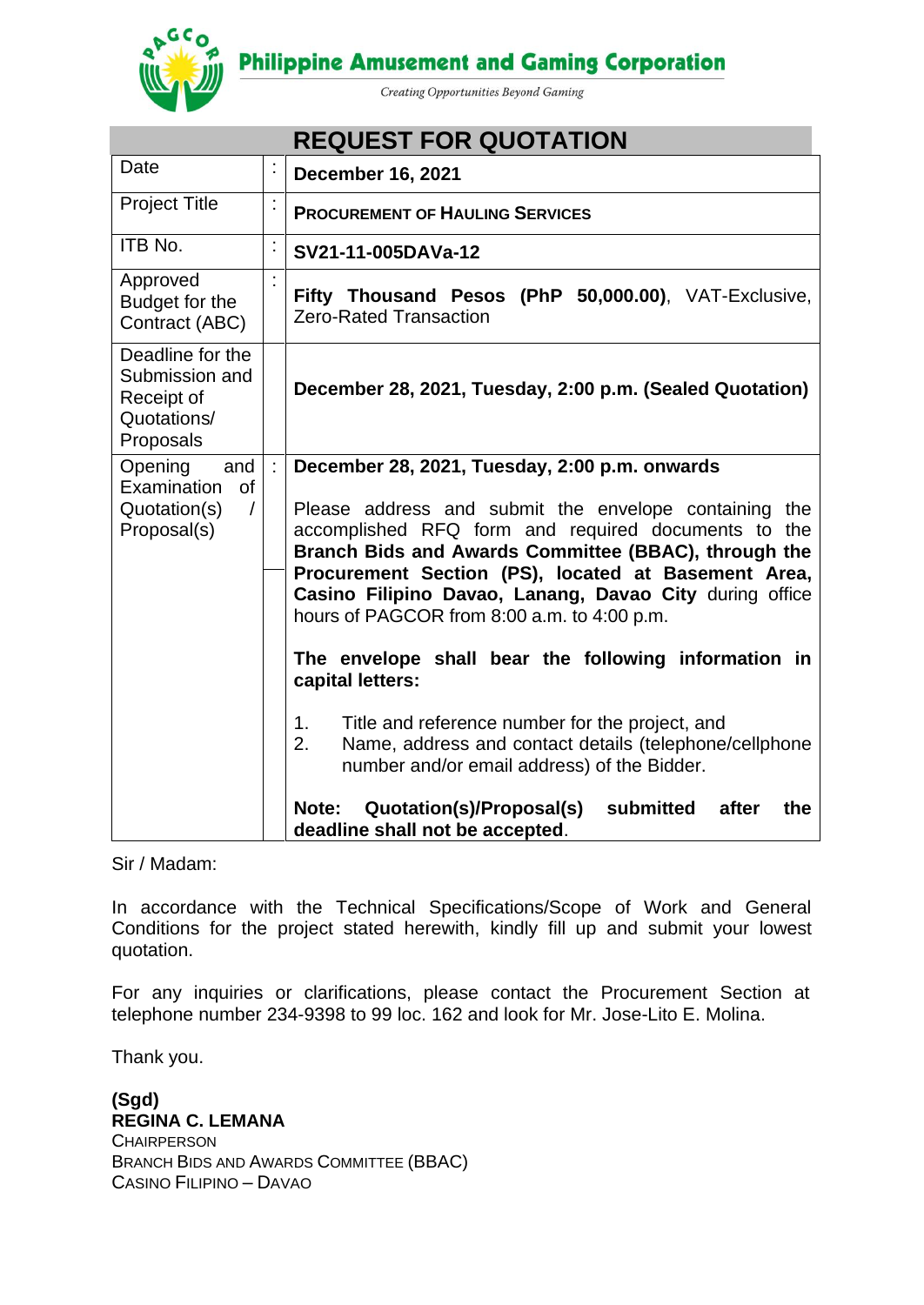## **Dear Ms. Lemana:**

In accordance with your request, following is our quotation for your requirement:

# **I. TECHNICAL SPECIFICATIONS**

| <b>Description / Scope of Work</b>                                                                                                                                                                           | <b>Offered Technical</b>                                                  |
|--------------------------------------------------------------------------------------------------------------------------------------------------------------------------------------------------------------|---------------------------------------------------------------------------|
| <b>Procurement of Hauling Services</b>                                                                                                                                                                       | <b>Proposal</b><br>Please fill up each column<br>with either: "Comply" or |
|                                                                                                                                                                                                              | "Not Comply                                                               |
| Contract duration: one (1) year or until the contract price<br>is depleted/consumed whichever comes first                                                                                                    |                                                                           |
| Hauling, trucking and delivery of PAGCOR properties<br>from PAGCOR Davao Main to Tagum Satellite and vice<br>- versa                                                                                         |                                                                           |
| Prior to hauling, Service Provider shall conduct actual<br>inspection at the sites to determine the<br>proper<br>equipment to be used.                                                                       |                                                                           |
| Service Provider shall provide all necessary equipment<br>(truck/forklift/crane or any applicable equipment for the<br>hauling and transferring of items to the container/closed<br>van) including manpower. |                                                                           |

# **II. FINANCIAL QUOTATION:**

| <b>Description</b>                                                         | <b>Unit Cost</b><br>for Six (6) Wheeler closed<br>van       | <b>Unit Cost</b><br>for Ten (10) Wheeler<br>closed van |
|----------------------------------------------------------------------------|-------------------------------------------------------------|--------------------------------------------------------|
| <b>Procurement of Hauling</b><br><b>Services</b><br>(Davao to Tagum and    |                                                             |                                                        |
| vice versa)                                                                | (PhP                                                        | (PhP                                                   |
| <b>GRAND TOTAL COST</b><br>VAT Exclusive, Zero<br><b>Rated Transaction</b> | (PhP<br>(Note: Please state amount in words and in figures) |                                                        |

# **NOTES:**

- 1. The quotations (unit and total prices) shall be rounded off up to two (2) decimal places.
- 2. Quotations must be gross of all applicable taxes and VAT-exclusive, zero rated transactions.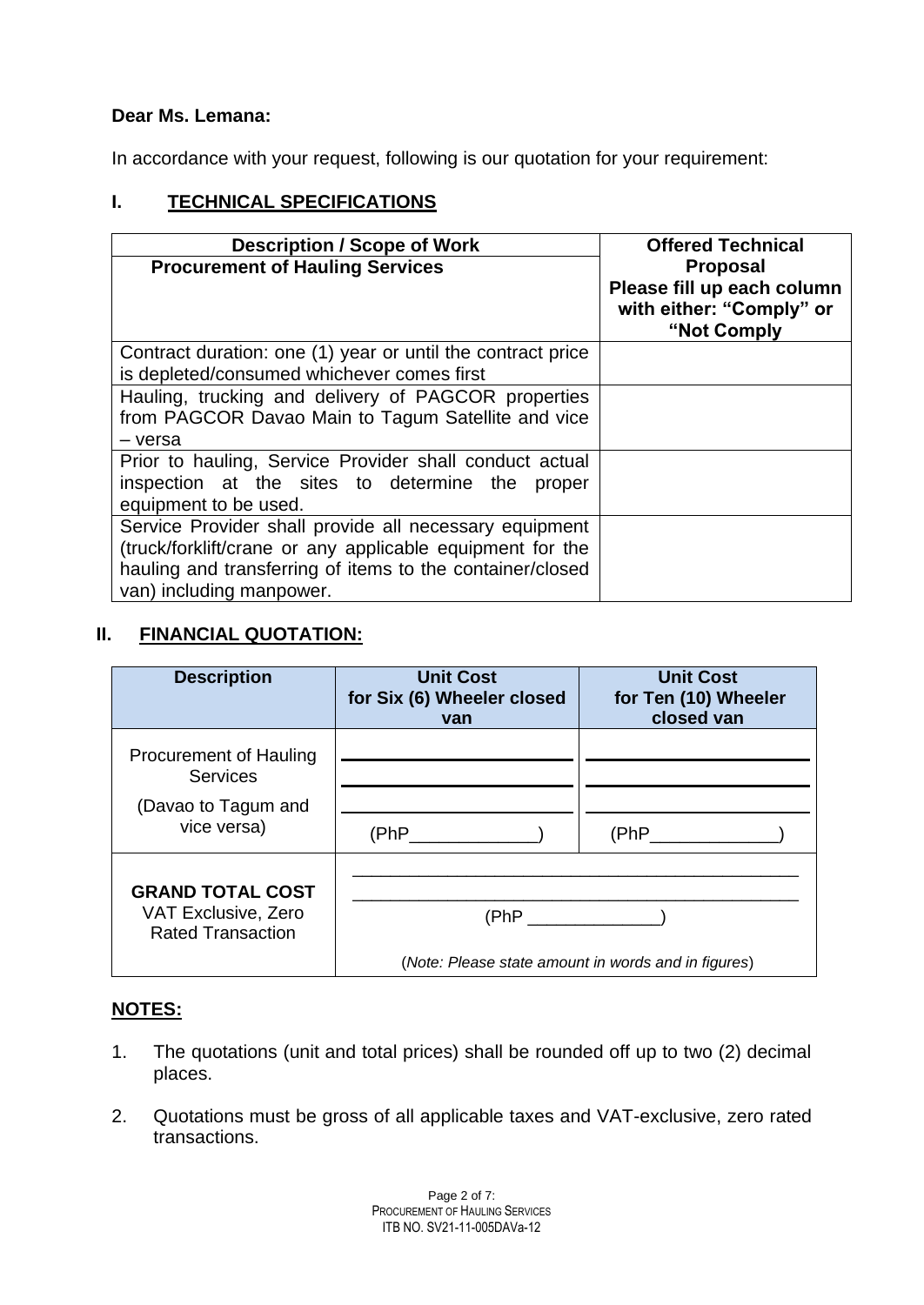| <b>VALIDITY OF OFFER:</b> | Ninety (90) calendar days from the date of opening<br>of quotations      |  |  |  |
|---------------------------|--------------------------------------------------------------------------|--|--|--|
| <b>PAYMENT SCHEDULE:</b>  | Payment shall be made upon issuance of the<br>Certificate of Acceptance. |  |  |  |

### **Additional Requirements:**

Bidders have the option to submit the following documents, together with the quotation, on the deadline for the Submission and Receipt of Quotations/Proposal or at the latest within three (3) calendar days from the determination of the bidder having the Lowest / Single Calculated Quotation and receipt of the BBAC notice relative thereto:

1. BIR Certificate of Registration for individuals (*If applicable)*;

### **OR;**

- a. Registration Certificate from the Department of Trade and Industry (DTI) for sole proprietors, Registration Certificate from the Securities and Exchange Commission (SEC) for corporations, partnerships or joint ventures or Registration Certificate from the Cooperative Development Authority (CDA), and
- b. Valid Mayor's Permit issued by the city or municipality where the principal place of business of the bidder is located or Official Receipt as proof of payment for renewal.
- 2. Philippine Government Electronic Procurement System (PhilGEPS) Platinum Certificate of Registration and Membership; **OR;**

PhilGEPS Registration Number: \_\_\_\_\_\_\_\_\_\_\_\_

3. Omnibus Sworn Statement using the form prescribed in Annex A hereof.

The Omnibus Sworn Statement shall be supported by an attached document showing proof of authorization, e.g., duly notarized Secretary's Certificate issued by the corporation or the members of the joint venture or a Special Power of Attorney (SPA) in case of sole proprietorships for situations where the signatory is not the sole proprietor/owner.

### **NOTES:**

- 1. Bidders shall submit their quotations through their duly authorized representatives using this form only. This form must be completed without any alterations to their format and no substitute form shall be accepted. All parameters shall be filled in with the correct and accurate information as required.
- 2. Quotation(s)/Proposal(s) submitted exceeding the Approved Budget for the Contract shall be rejected.
- 3. The prices quoted are to be paid in Philippine Currency.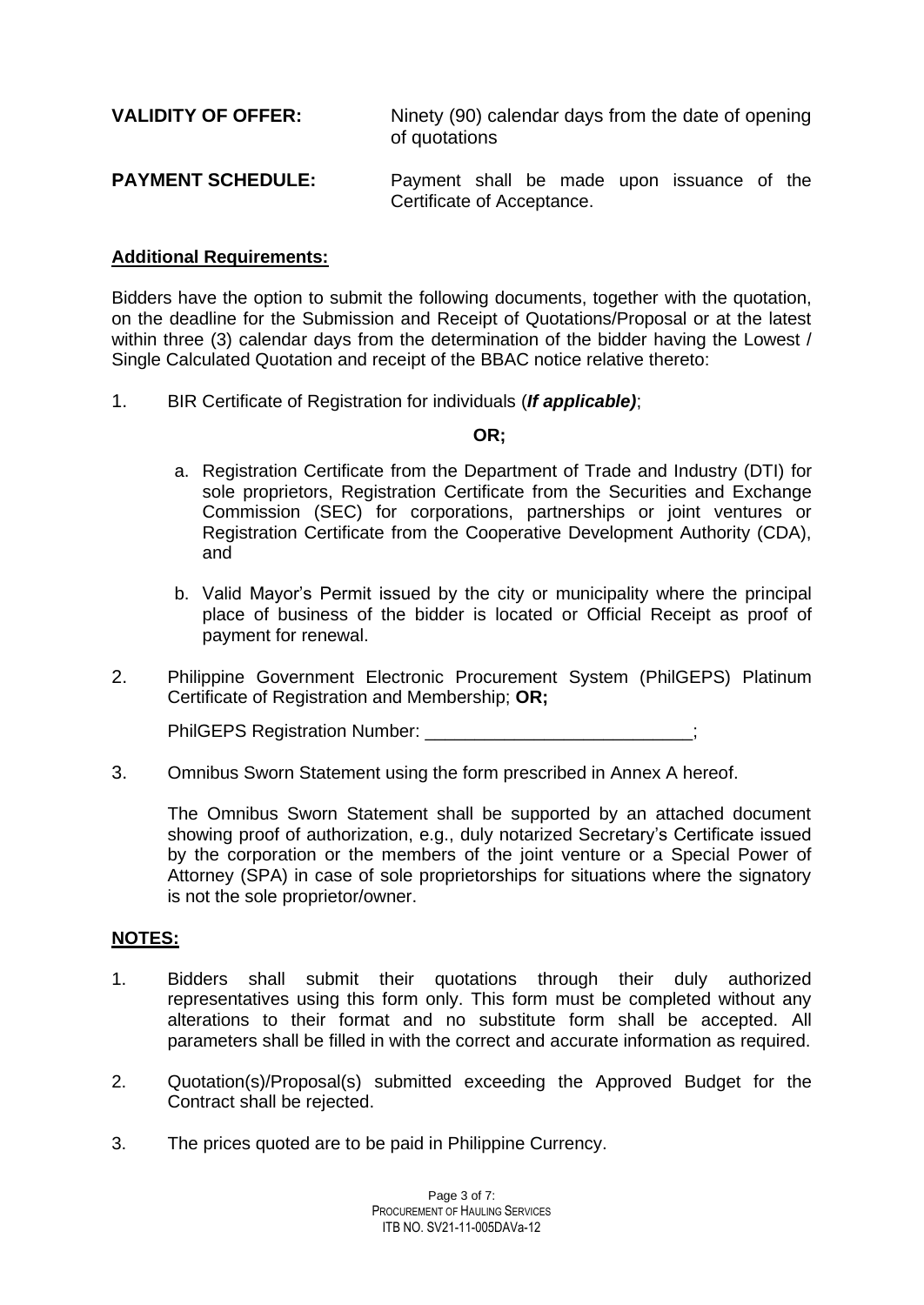- 4. All prices quoted are **INCLUSIVE** of all applicable duties, government permits, fees, and other charges relative to the acquisition and delivery of items to PAGCOR, but **VAT-Exclusive, Zero-Rated Transaction**.
- 5. For the purpose of standardization of quotations/proposals, this RFQ Form will prevail over all kinds and forms of quotation. In case of price discrepancy over the amounts in words and in figures, the amount in words will prevail.
- 6. Any interlineations, erasures or overwriting shall be valid only if they are signed or initiated by you or any of your duly authorized representative/s.
- 7. PAGCOR shall have the right to inspect and/or to test the goods to confirm their conformity to the technical specifications.
- 8. Award of contract shall be made in favor of the supplier or contractor having the Single or Lowest Calculated Responsive Quotation (for goods and infrastructure projects) or a consultant with the Single or Highest Rated Responsive Proposal, which complies with the minimum technical specifications and other terms and conditions stated herein.
- 9. The supplier/contractor/consultant agrees to pay a penalty of one-tenth of one percent (1/10 of 1%) of the corresponding contract price for each day of delay, including non-working days (i.e. Saturday and Sunday), legal holidays or special non-working holidays. PAGCOR shall rescind the contract once the cumulative amount of liquidated damages reaches ten percent (10%) of the amount of the contract, without prejudice to other courses of action and remedies open to it.
- **10.** Other terms and conditions are stipulated in the attached Annex A of the Purchase Order.

### **BIDDER'S COMMITMENT:**

We hereby agree and bind ourselves to the terms and conditions herein specified, to the manner of procurement and evaluation set up by the BBAC, to the provisions of the attached Annex A (Terms and Conditions) of the Purchase Order/Service Contract and to the rules and regulations of the Government and PAGCOR.

Very truly yours,

| Signature over Printed Name |  |
|-----------------------------|--|
| Date:                       |  |
| TIN:                        |  |
| Position:                   |  |

\_\_\_\_\_\_\_\_\_\_\_\_\_\_\_\_\_\_\_\_\_\_\_\_\_\_\_\_\_

\_\_\_\_\_\_\_\_\_\_\_\_\_\_\_\_\_\_\_\_\_\_\_\_\_\_\_\_\_

\_\_\_\_\_\_\_\_\_\_\_\_\_\_\_\_\_\_\_\_\_\_\_\_\_\_\_\_

Company Represented:

| TIN:                         |  |
|------------------------------|--|
| Address / Tel. No. / Fax No. |  |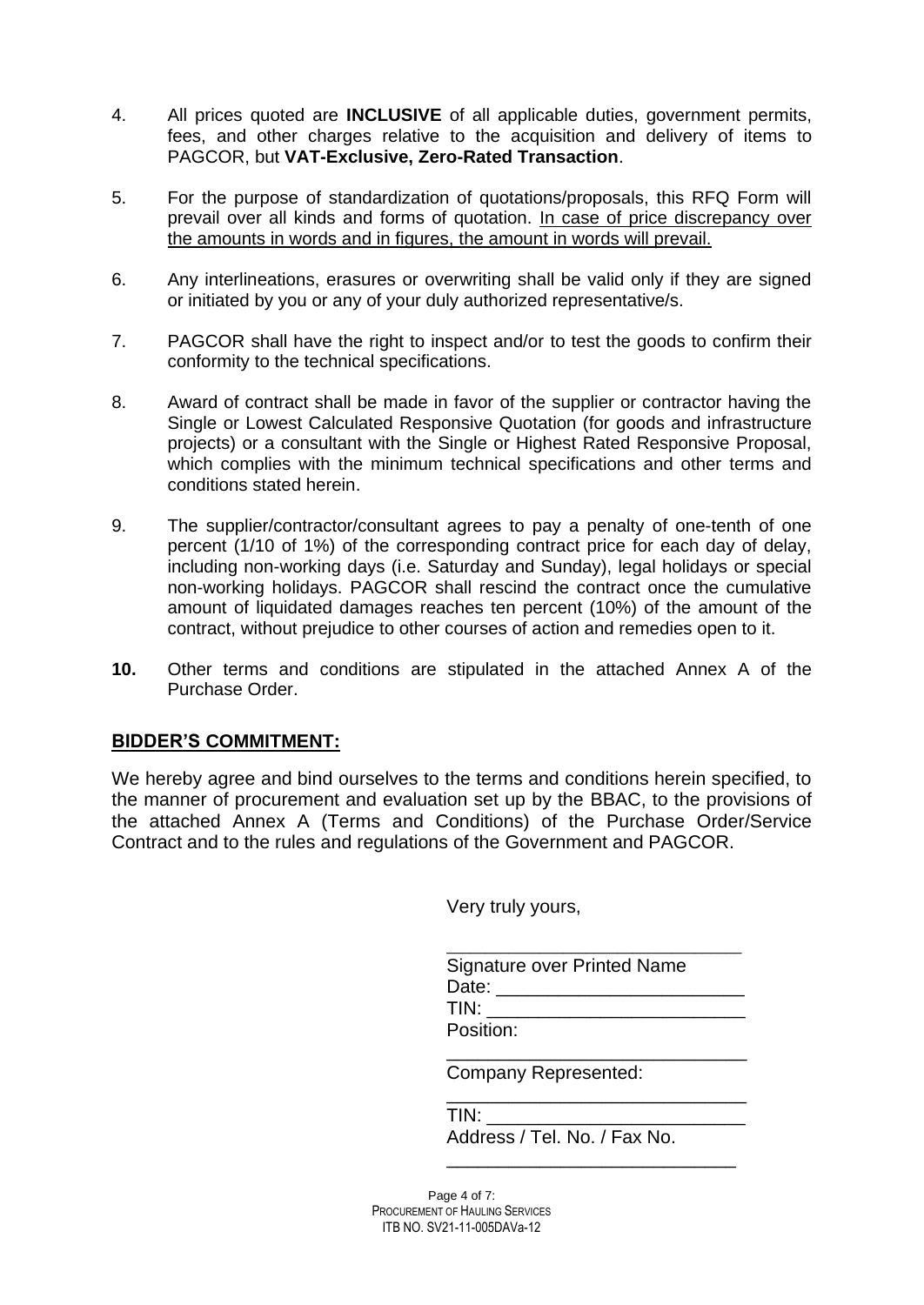REPUBLIC OF THE PHILIPPINES  $\qquad$ ) CITY/MUNICIPALITY OF  $\qquad \qquad$  ) S.S.

# **A F F I D A V I T**

I, *[Name of Affiant]*, of legal age, *[Civil Status]*, *[Nationality]*, and residing at *[Address of Affiant]*, after having been duly sworn in accordance with law, do hereby depose and state that:

### a) *Select one, delete the other:*

*If a sole proprietorship:* I am the sole proprietor or authorized representative of *[Name of Bidder]* with office address at *[address of Bidder]*;

*If a partnership, corporation, cooperative, or joint venture:* I am the duly authorized and designated representative of *[Name of Bidder]* with office address at *[address of Bidder]*;

### b) *Select one, delete the other:*

*If a sole proprietorship:* As the owner and sole proprietor, or authorized representative of *[Name of Bidder]*, I have full power and authority to do, execute and perform any and all acts necessary to participate, submit the proposal, to sign and execute the ensuing contract for *[Name of the Project]* of the Philippine Amusement and Gaming Corporation, *as shown in the attached duly notarized Special Power of Attorney*;

*If a partnership, corporation, cooperative, or joint venture:* I am granted full power and authority to do, execute and perform any and all acts necessary to participate, submit the proposal, to sign and execute the ensuing contract for *[Name of the Project]* of the Philippine Amusement and Gaming Corporation*,*  as shown in the attached *[state title of attached document showing proof of authorization (e.g., duly notarized Secretary's Certificate, Board/Partnership Resolution, or Special Power of Attorney, whichever is applicable;)]*;

- c) *[Name of Bidder]* is not "blacklisted" or barred from bidding by the Government of the Philippines or any of its agencies, offices, corporations, or Local Government Units, foreign government/foreign or international financing institution whose blacklisting rules have been recognized by the Government Procurement Policy Board;
- d) Each of the documents submitted in satisfaction of the procurement requirements for the conduct of Negotiated Procurement (Small Value) is an authentic copy of the original, complete, and all statements and information provided therein are true and correct;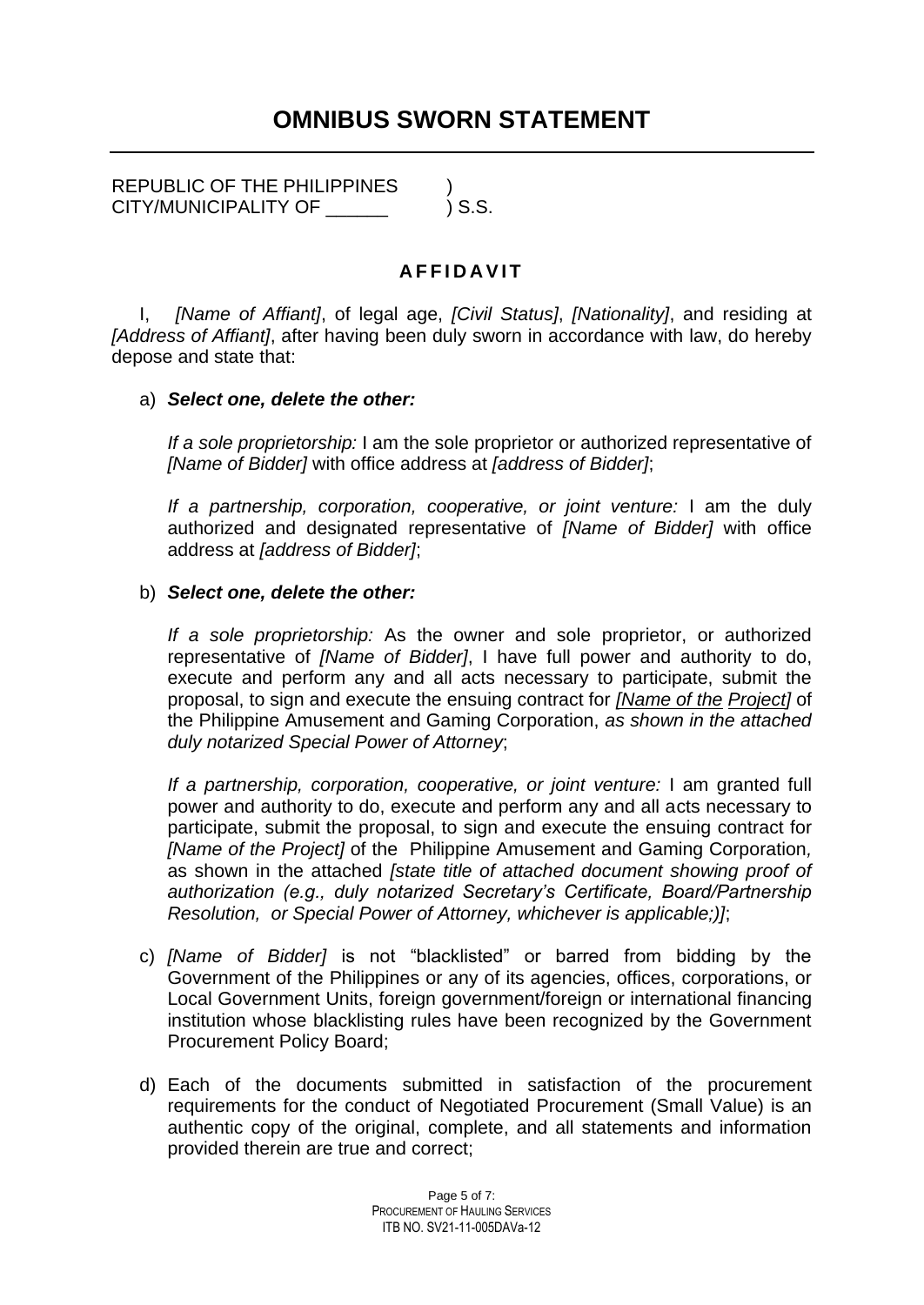e) *[Name of Bidder]* is authorizing the Head of the Procuring Entity or its duly authorized representative(s) to verify all the documents submitted;

## f) *Select one, delete the rest:*

*If a sole proprietorship:* The owner or sole proprietor is not related to the Head of the Procuring Entity, members of the Bids and Awards Committee (BAC), the Technical Working Group, and the BAC Secretariat, the head of the Project Management Office or the end-user unit, and the project consultants by consanguinity or affinity up to the third civil degree;

*If a partnership or cooperative:* None of the officers and members of *[Name of Bidder]* is related to the Head of the Procuring Entity, members of the Bids and Awards Committee (BAC), the Technical Working Group, and the BAC Secretariat, the head of the Project Management Office or the end-user unit, and the project consultants by consanguinity or affinity up to the third civil degree;

*If a corporation or joint venture:* None of the officers, directors, and controlling stockholders of *[Name of Bidder]* is related to the Head of the Procuring Entity, members of the Bids and Awards Committee (BAC), the Technical Working Group, and the BAC Secretariat, the head of the Project Management Office or the end-user unit, and the project consultants by consanguinity or affinity up to the third civil degree;

- g) *[Name of Bidder]* complies with existing labor laws and standards; and
- h) *[Name of Bidder]* is aware of and has undertaken the following responsibilities as a Bidder:
	- a. Carefully examine all of the contents of the Request for Quotation/Request for Proposal;
	- b. Acknowledge all conditions, local or otherwise, affecting the implementation of the Contract;
	- c. Made an estimate of the facilities available and needed for the contract, if any; and
	- d. Inquire or secure Supplemental/Bid Bulletin(s) issued, if any, for the *[Name of the Project]*.
- i) *[Name of Bidder]* did not give or pay directly or indirectly, any commission, amount, fee, or any form of consideration, pecuniary or otherwise, to any person or official, personnel or representative of the government in relation to any procurement project or activity.